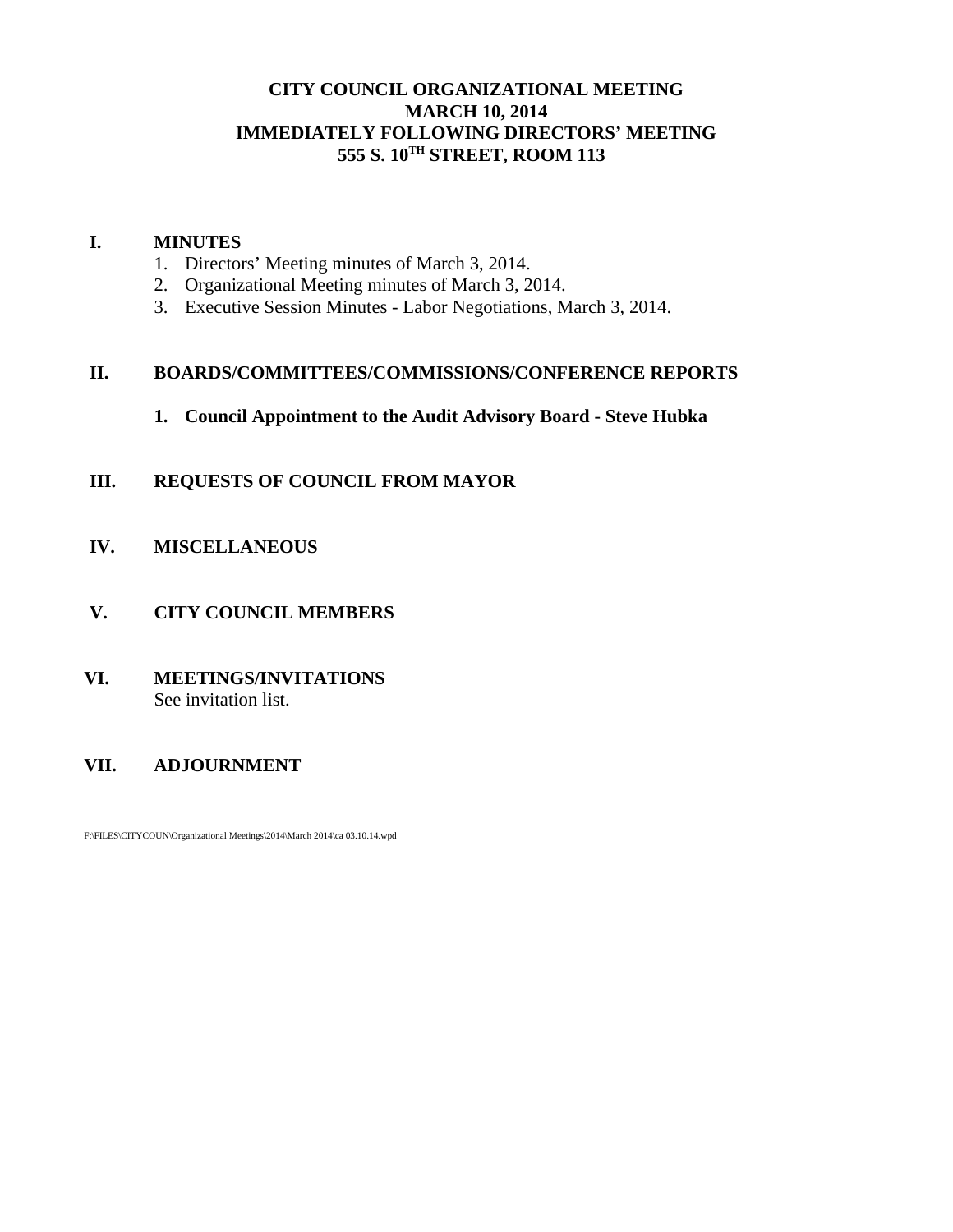### **MINUTES CITY COUNCIL ORGANIZATIONAL MEETING MARCH 10, 2014**

- **Present:** Carl Eskridge, Chair; Doug Emery, Vice Chair; Jon Camp; Roy Christensen; Jonathan Cook; and Trent Fellers
- **Absent:** Leirion Gaylor Baird
- **Others:** Rick Hoppe, Chief of Staff, Steve Hubka, Finance Director; Denise Pearce, Senior Policy Counsel

Chair Eskridge opened the meeting at 2:17 p.m. and announced the location of the Open Meetings Act.

### **I. MINUTES**

- 1. Directors' Meeting minutes of March 3, 2014.
- 2. Organizational Meeting minutes of March 3, 2014.

3. Executive Session Minutes - Labor Negotiations, March 3, 2014.

With no additions or corrections the above minutes placed on file in the City Council office.

# **II. BOARDS/COMMITTEES/COMMISSIONS/CONFERENCE REPORTS**

#### **1. Council Appointment to the Audit Advisory Board - Steve Hubka**

Hubka stated the attachment being distributed lists the applicants for the Audit Advisory Board and all current Board Members. There are five applicants and the City Council has the responsibility of selecting three members. We have one member who chose not to serve again, Jim Mastera, a City Council choice. His term expired on March 2. This is a three year term with a key component being one member the City Council chooses is a certified public accountant, a certified auditor, had experience or specialized knowledge in the area of performance audits. Currently, a Council choice has experience and is still on the Board for another year, making this requirement not necessary at this time. Cook asked if this applies to three members? Hubka replied just one.

Hubka continued, these are people who submitted applications to serve. One possible twist, there is only one spot available Cook reiterated, one spot, Mastera's. Hubka stated none of the applicants have been contacted to make sure they're still willing to serve. Cook asked if there's no particular requirement? Hubka agreed. Cook added, just need someone to replace Mr. Mastera. Hubka commented it would be great if we would contact the applicants and see if they're willing to serve.

Pearce asked if Council would want to review over the next week? Emery thought a good idea. Camp added to look at the level of work experience credentials as well. Cook asked Pearce to email a pdf of all candidates to Council.

Christensen asked for the timeline. Hubka replied he would like completed next week as the term has expired.

# **III. REQUESTS OF COUNCIL FROM MAYOR**

Hoppe stated as everyone knows we're trying to coordinate a meeting date for a Joint Lincoln-Omaha Council Meeting. See the dates which have been proposed to the Omaha City Council (list